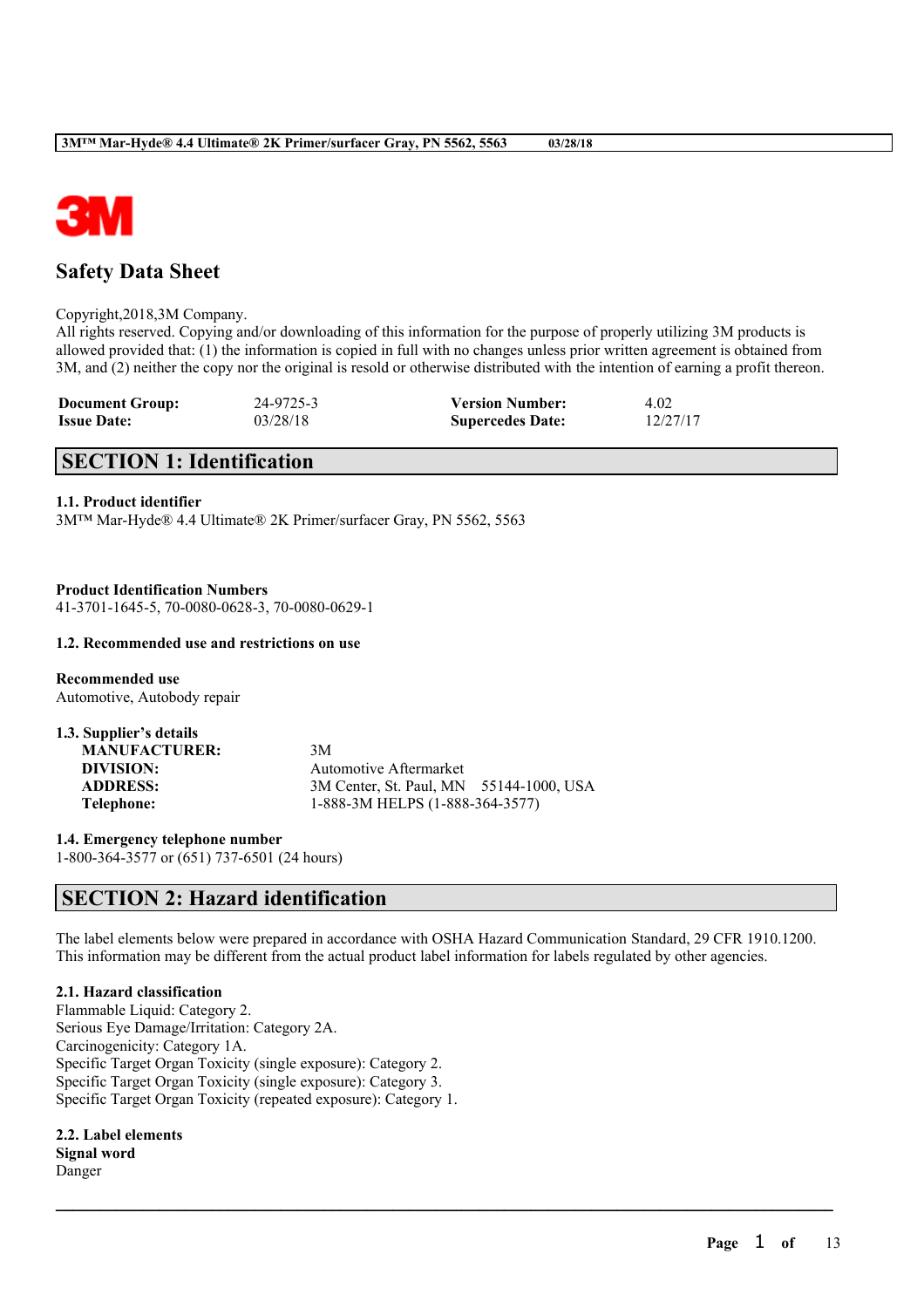#### **Symbols**

Flame | Exclamation mark | Health Hazard |

#### **Pictograms**



**Hazard Statements** Highly flammable liquid and vapor.

Causes serious eye irritation. May cause drowsiness or dizziness. May cause cancer.

May cause damage to organs: respiratory system |

Causes damage to organs through prolonged or repeated exposure: respiratory system |

#### **Precautionary Statements**

**General:** Keep out of reach of children.

#### **Prevention:**

Obtain special instructions before use. Do not handle until all safety precautions have been read and understood. Keep away from heat/sparks/open flames/hot surfaces. - No smoking. Ground/bond container and receiving equipment. Use only non-sparking tools. Take precautionary measures against static discharge. Keep container tightly closed. Use explosion-proof electrical/ventilating/lighting equipment. Do not breathe dust/fume/gas/mist/vapors/spray. Use only outdoors or in a well-ventilated area. Wear protective gloves and eye/face protection. Do not eat, drink or smoke when using this product. Wash thoroughly after handling.

#### **Response:**

IF INHALED: Remove person to fresh air and keep comfortable for breathing. IF ON SKIN (or hair): Take off immediately all contaminated clothing. Rinse skin with water/shower. IF IN EYES: Rinse cautiously with water for several minutes. Remove contact lenses, if present and easy to do. Continue rinsing. If eye irritation persists: Get medical advice/attention. IF exposed or concerned: Call a POISON CENTER or doctor/physician. In case of fire: Use a fire fighting agent suitable for flammable liquids such as dry chemical or carbon dioxide to extinguish.

 $\mathcal{L}_\mathcal{L} = \mathcal{L}_\mathcal{L} = \mathcal{L}_\mathcal{L} = \mathcal{L}_\mathcal{L} = \mathcal{L}_\mathcal{L} = \mathcal{L}_\mathcal{L} = \mathcal{L}_\mathcal{L} = \mathcal{L}_\mathcal{L} = \mathcal{L}_\mathcal{L} = \mathcal{L}_\mathcal{L} = \mathcal{L}_\mathcal{L} = \mathcal{L}_\mathcal{L} = \mathcal{L}_\mathcal{L} = \mathcal{L}_\mathcal{L} = \mathcal{L}_\mathcal{L} = \mathcal{L}_\mathcal{L} = \mathcal{L}_\mathcal{L}$ 

## **Storage:**

Store in a well-ventilated place. Keep cool.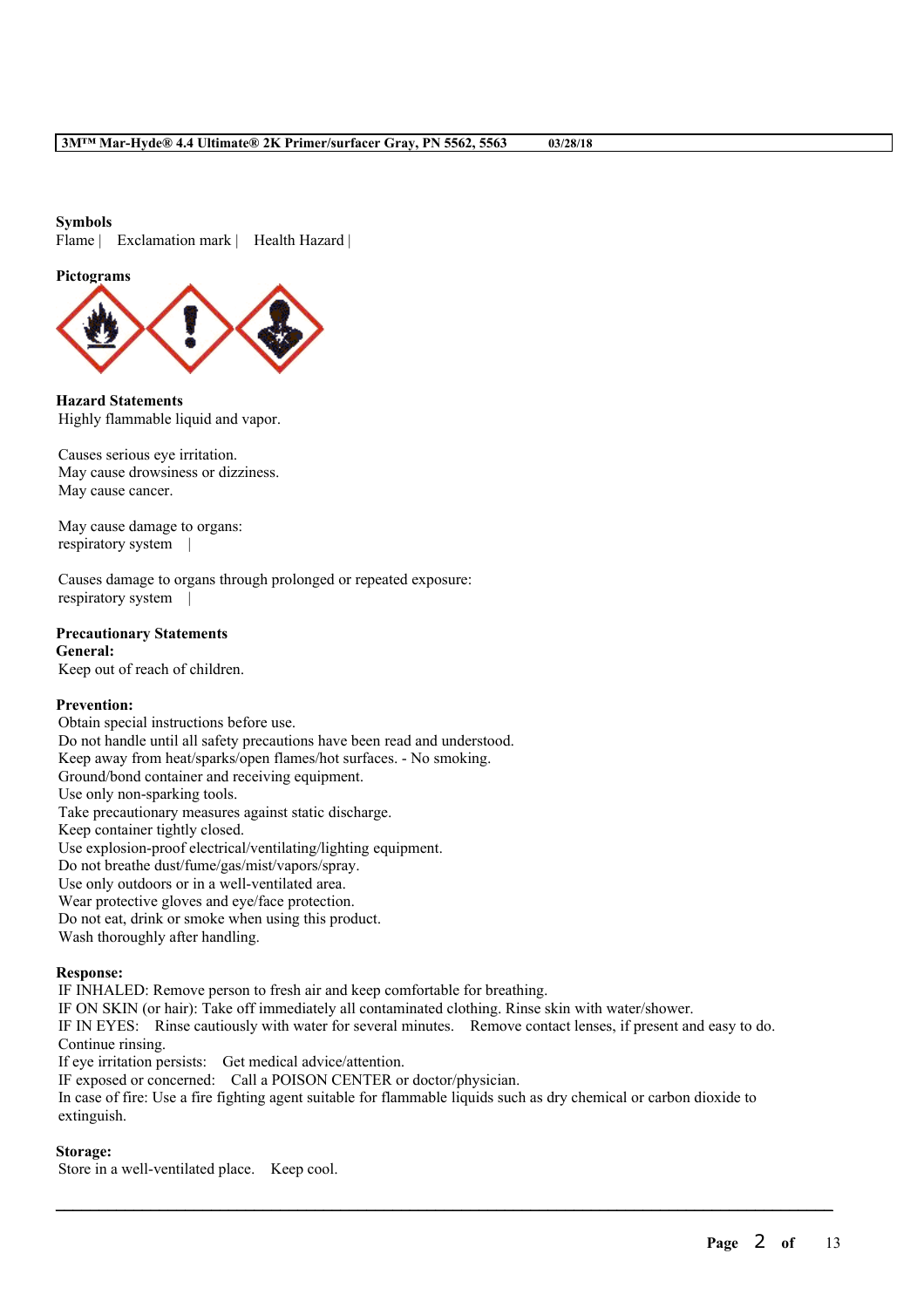Keep container tightly closed. Store locked up.

#### **Disposal:**

Dispose of contents/container in accordance with applicable local/regional/national/international regulations.

#### **2.3. Hazards not otherwise classified**

Repeated exposure may cause skin dryness or cracking.

17% of the mixture consists of ingredients of unknown acute oral toxicity.

17% of the mixture consists of ingredients of unknown acute inhalation toxicity.

## **SECTION 3: Composition/information on ingredients**

| Ingredient             | C.A.S. No.    | $%$ by Wt                    |
|------------------------|---------------|------------------------------|
| Limestone              | 1317-65-3     | 30 Trade Secret *<br>$10 -$  |
| Methyl Ethyl Ketone    | $78-93-3$     | 30 Trade Secret *<br>$10 -$  |
| Talc                   | 14807-96-6    | 30 Trade Secret *<br>$10 -$  |
| Polymer/Acrylic Polyol | Trade Secret* | 30 Trade Secret *<br>$10 -$  |
| N-Butyl Acetate        | 123-86-4      | 7 - 13 Trade Secret *        |
| Titanium Dioxide       | 13463-67-7    | 1 - 5 Trade Secret *         |
| Chlorite (Mineral)     | 1318-59-8     | $0.1 - 1.5$ Trade Secret $*$ |
| Quartz Silica          | 14808-60-7    | $\leq$ 0.5 Trade Secret $*$  |

\*The specific chemical identity and/or exact percentage (concentration) of this composition has been withheld as a trade secret.

## **SECTION 4: First aid measures**

#### **4.1. Description of first aid measures**

#### **Inhalation:**

Remove person to fresh air. If you feel unwell, get medical attention.

#### **Skin Contact:**

Immediately wash with soap and water. Remove contaminated clothing and wash before reuse. If signs/symptoms develop, get medical attention.

#### **Eye Contact:**

Immediately flush with large amounts of water. Remove contact lenses if easy to do. Continue rinsing. Get medical attention.

 $\mathcal{L}_\mathcal{L} = \mathcal{L}_\mathcal{L} = \mathcal{L}_\mathcal{L} = \mathcal{L}_\mathcal{L} = \mathcal{L}_\mathcal{L} = \mathcal{L}_\mathcal{L} = \mathcal{L}_\mathcal{L} = \mathcal{L}_\mathcal{L} = \mathcal{L}_\mathcal{L} = \mathcal{L}_\mathcal{L} = \mathcal{L}_\mathcal{L} = \mathcal{L}_\mathcal{L} = \mathcal{L}_\mathcal{L} = \mathcal{L}_\mathcal{L} = \mathcal{L}_\mathcal{L} = \mathcal{L}_\mathcal{L} = \mathcal{L}_\mathcal{L}$ 

#### **If Swallowed:**

Rinse mouth. If you feel unwell, get medical attention.

### **4.2. Most important symptoms and effects, both acute and delayed**

See Section 11.1. Information on toxicological effects.

# **4.3. Indication of any immediate medical attention and special treatment required**

Not applicable

# **SECTION 5: Fire-fighting measures**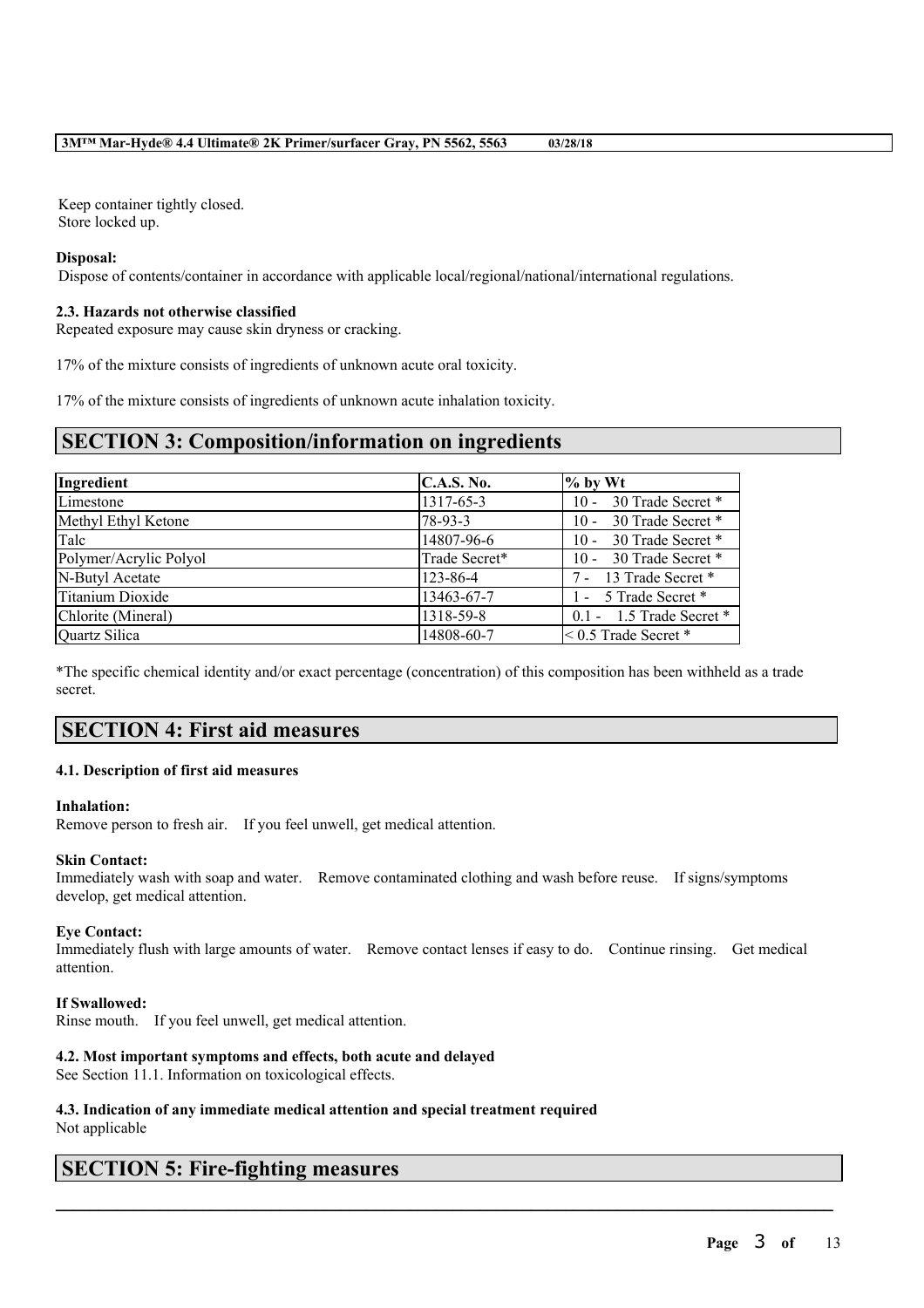#### **5.1. Suitable extinguishing media**

In case of fire: Use a fire fighting agent suitable for flammable liquids such as dry chemical or carbon dioxide to extinguish.

#### **5.2. Special hazards arising from the substance or mixture**

Closed containers exposed to heat from fire may build pressure and explode.

#### **Hazardous Decomposition or By-Products**

| <b>Substance</b> | Condition         |
|------------------|-------------------|
| Carbon monoxide  | During Combustion |
| Carbon dioxide   | During Combustion |

#### **5.3. Special protective actions for fire-fighters**

Water may not effectively extinguish fire; however, it should be used to keep fire-exposed containers and surfaces cool and prevent explosive rupture. Wear full protective clothing, including helmet, self-contained, positive pressure or pressure demand breathing apparatus, bunker coat and pants, bands around arms, waist and legs, face mask, and protective covering for exposed areas of the head.

## **SECTION 6: Accidental release measures**

### **6.1. Personal precautions, protective equipment and emergency procedures**

Evacuate area. Keep away from heat/sparks/open flames/hot surfaces. - No smoking. Use only non-sparking tools. Ventilate the area with fresh air. For large spill, or spills in confined spaces, provide mechanical ventilation to disperse or exhaust vapors, in accordance with good industrial hygiene practice. Warning! A motor could be an ignition source and could cause flammable gases or vapors in the spill area to burn or explode. Refer to other sections of this SDS for information regarding physical and health hazards, respiratory protection, ventilation, and personal protective equipment.

#### **6.2. Environmental precautions**

Avoid release to the environment. For larger spills, cover drains and build dikes to prevent entry into sewer systems or bodies of water.

#### **6.3. Methods and material for containment and cleaning up**

Contain spill. Cover spill area with a fire-extinguishing foam designed for use on solvents, such as alcohols and acetone, that can dissolve in water. An AR - AFFF type foam is recommended. Working from around the edges of the spill inward, cover with bentonite, vermiculite, or commercially available inorganic absorbent material. Mix in sufficient absorbent until it appears dry. Remember, adding an absorbent material does not remove a physical, health, or environmental hazard. Collect as much of the spilled material as possible using non-sparking tools. Place in a metal container approved for transportation by appropriate authorities. Clean up residue with an appropriate solvent selected by a qualified and authorized person. Ventilate the area with fresh air. Read and follow safety precautions on the solvent label and SDS. Seal the container. Dispose of collected material as soon as possible in accordance with applicable local/regional/national/international regulations.

# **SECTION 7: Handling and storage**

#### **7.1. Precautions for safe handling**

Keep out of reach of children. Do not handle until all safety precautions have been read and understood. Keep away from heat/sparks/open flames/hot surfaces. - No smoking. Use only non-sparking tools. Take precautionary measures against static discharge. Do not breathe dust/fume/gas/mist/vapors/spray. Do not get in eyes, on skin, or on clothing. Do not eat, drink or smoke when using this product. Wash thoroughly after handling. Avoid release to the environment. Avoid contact with oxidizing agents (eg. chlorine, chromic acid etc.) Wear low static or properly grounded shoes. Use personal protective equipment (gloves, respirators, etc.) as required. To minimize the risk of ignition, determine applicable electrical classifications for the process using this product and select specific local exhaust ventilation equipment to avoid flammable vapor accumulation. Ground/bond container and receiving equipment if there is potential for static electricity accumulation during transfer.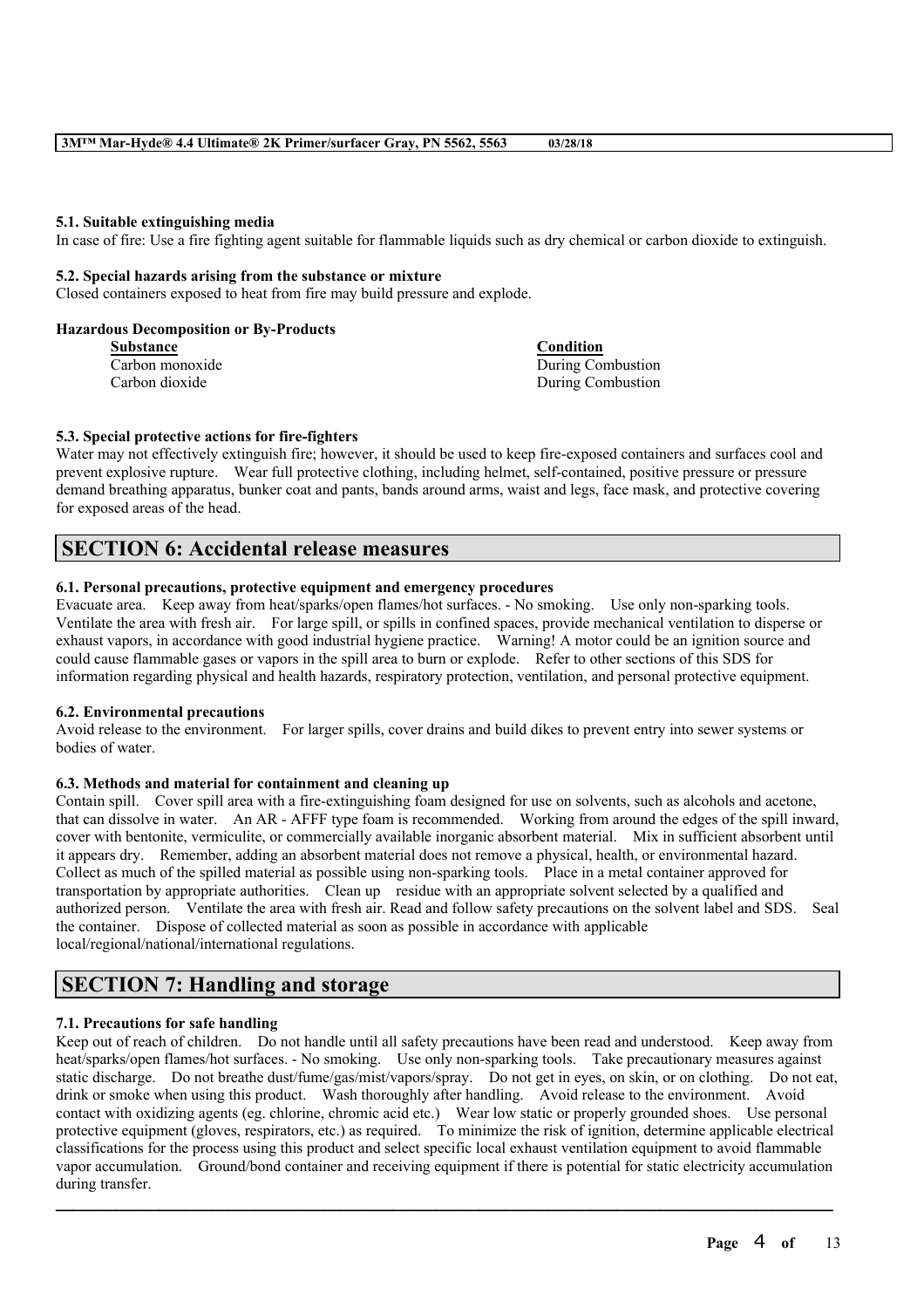#### **7.2. Conditions for safe storage including any incompatibilities**

Store in a well-ventilated place. Keep cool. Keep container tightly closed. Store away from heat. Store away from acids. Store away from oxidizing agents.

## **SECTION 8: Exposure controls/personal protection**

#### **8.1. Control parameters**

#### **Occupational exposure limits**

If a component is disclosed in section 3 but does not appear in the table below, an occupational exposure limit is not available for the component.

| Ingredient              | <b>C.A.S. No.</b> | Agency       | Limit type                              | <b>Additional Comments</b> |
|-------------------------|-------------------|--------------|-----------------------------------------|----------------------------|
| N-Butyl Acetate         | 123-86-4          | <b>ACGIH</b> | TWA:50 ppm;STEL:150 ppm                 |                            |
| N-Butyl Acetate         | 123-86-4          | <b>OSHA</b>  | $TWA:710$ mg/m $3(150$ ppm)             |                            |
| Limestone               | 1317-65-3         | <b>OSHA</b>  | TWA(as total dust):15                   |                            |
|                         |                   |              | mg/m3;TWA(respirable                    |                            |
|                         |                   |              | fraction): $5 \text{ mg/m}$ 3           |                            |
| <b>Titanium Dioxide</b> | 13463-67-7        | <b>ACGIH</b> | $TWA:10$ mg/m $3$                       | A4: Not class, as human    |
|                         |                   |              |                                         | carcin                     |
| <b>Titanium Dioxide</b> | 13463-67-7        | <b>OSHA</b>  | TWA(as total dust): $15 \text{ mg/m}$ 3 |                            |
| Talc                    | 14807-96-6        | <b>ACGIH</b> | TWA(respirable fraction):2              | A4: Not class, as human    |
|                         |                   |              | mg/m3                                   | carcin                     |
| Talc                    | 14807-96-6        | <b>OSHA</b>  | TWA:2 $mg/m3$                           |                            |
| Quartz Silica           | 14808-60-7        | ACGIH        | TWA(respirable                          | A2: Suspected human        |
|                         |                   |              | fraction): $0.025$ mg/m3                | carcin.                    |
| Quartz Silica           | 14808-60-7        | <b>OSHA</b>  | TWA Table Z-                            |                            |
|                         |                   |              | $1$ (respirable): $0.05$                |                            |
|                         |                   |              | mg/m3;TWA Table Z-                      |                            |
|                         |                   |              | $3$ (respirable):0.1 mg/m $3$           |                            |
| Methyl Ethyl Ketone     | 78-93-3           | <b>ACGIH</b> | TWA:200 ppm;STEL:300 ppm                |                            |
| Methyl Ethyl Ketone     | $78-93-3$         | <b>OSHA</b>  | TWA:590 mg/m3(200 ppm)                  |                            |

ACGIH : American Conference of Governmental Industrial Hygienists

AIHA : American Industrial Hygiene Association

CMRG : Chemical Manufacturer's Recommended Guidelines

OSHA : United States Department of Labor - Occupational Safety and Health Administration

TWA: Time-Weighted-Average

STEL: Short Term Exposure Limit

CEIL: Ceiling

#### **8.2. Exposure controls**

#### **8.2.1. Engineering controls**

Use general dilution ventilation and/or local exhaust ventilation to control airborne exposures to below relevant Exposure Limits and/or control dust/fume/gas/mist/vapors/spray. If ventilation is not adequate, use respiratory protection equipment. Use explosion-proof ventilation equipment.

#### **8.2.2. Personal protective equipment (PPE)**

#### **Eye/face protection**

Select and use eye/face protection to prevent contact based on the results of an exposure assessment. The following eye/face protection(s) are recommended: Indirect Vented Goggles

 $\mathcal{L}_\mathcal{L} = \mathcal{L}_\mathcal{L} = \mathcal{L}_\mathcal{L} = \mathcal{L}_\mathcal{L} = \mathcal{L}_\mathcal{L} = \mathcal{L}_\mathcal{L} = \mathcal{L}_\mathcal{L} = \mathcal{L}_\mathcal{L} = \mathcal{L}_\mathcal{L} = \mathcal{L}_\mathcal{L} = \mathcal{L}_\mathcal{L} = \mathcal{L}_\mathcal{L} = \mathcal{L}_\mathcal{L} = \mathcal{L}_\mathcal{L} = \mathcal{L}_\mathcal{L} = \mathcal{L}_\mathcal{L} = \mathcal{L}_\mathcal{L}$ 

#### **Skin/hand protection**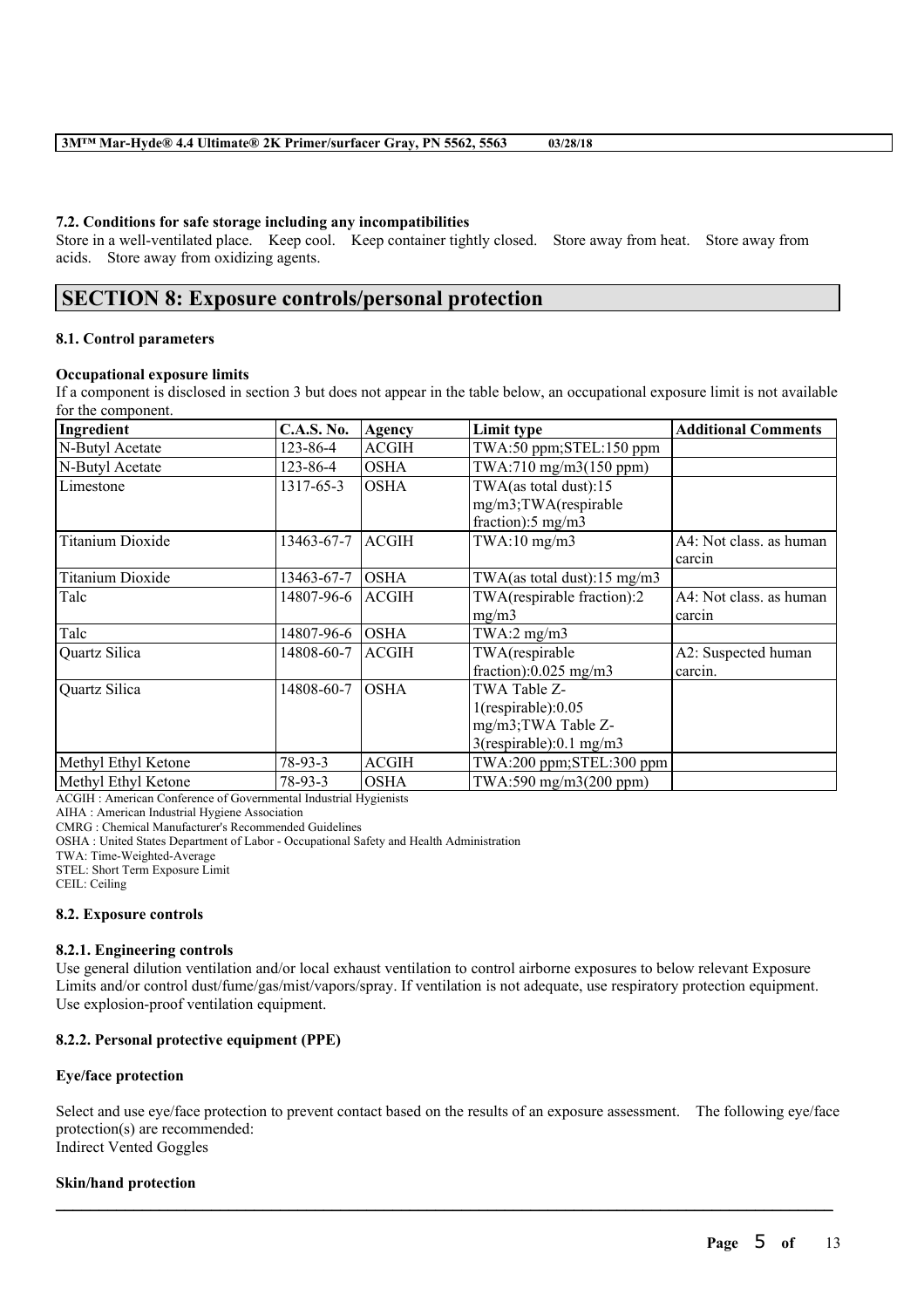Select and use gloves and/or protective clothing approved to relevant local standards to prevent skin contact based on the results of an exposure assessment. Selection should be based on use factors such as exposure levels, concentration of the substance or mixture, frequency and duration, physical challenges such as temperature extremes, and other use conditions. Consult with your glove and/or protective clothing manufacturer for selection of appropriate compatible gloves/protective clothing. Note: Nitrile gloves may be worn over polymer laminate gloves to improve dexterity. Gloves made from the following material(s) are recommended: Butyl Rubber Polyvinyl Alcohol (PVA) Polymer laminate

### **Respiratory protection**

An exposure assessment may be needed to decide if a respirator is required. If a respirator is needed, use respirators as part of a full respiratory protection program. Based on the results of the exposure assessment, select from the following respirator type(s) to reduce inhalation exposure:

Half facepiece or full facepiece air-purifying respirator suitable for organic vapors and particulates

For questions about suitability for a specific application, consult with your respirator manufacturer.

## **SECTION 9: Physical and chemical properties**

#### **9.1. Information on basic physical and chemical properties**

| <b>General Physical Form:</b>             | Liquid                                                   |
|-------------------------------------------|----------------------------------------------------------|
| Odor, Color, Grade:                       | Gray liquid with moderate sharp ketone odor              |
| <b>Odor threshold</b>                     | No Data Available                                        |
| pН                                        | No Data Available                                        |
| <b>Melting point</b>                      | No Data Available                                        |
| <b>Boiling Point</b>                      | 176 °F                                                   |
| <b>Flash Point</b>                        | 25 °F [ <i>Test Method</i> :Closed Cup]                  |
| <b>Evaporation rate</b>                   | No Data Available                                        |
| <b>Flammability (solid, gas)</b>          | Not Applicable                                           |
| <b>Flammable Limits(LEL)</b>              | No Data Available                                        |
| <b>Flammable Limits(UEL)</b>              | No Data Available                                        |
| <b>Vapor Pressure</b>                     | 9500 Pa                                                  |
| <b>Vapor Density</b>                      | No Data Available                                        |
| <b>Density</b>                            | $1.368$ g/ml                                             |
| <b>Specific Gravity</b>                   | 1.368 $[RefStd:WATER=1]$                                 |
| <b>Solubility In Water</b>                | 10 % - 49 % [Details:Low]                                |
| Solubility- non-water                     | No Data Available                                        |
| Partition coefficient: n-octanol/water    | No Data Available                                        |
| <b>Autoignition temperature</b>           | No Data Available                                        |
| <b>Decomposition temperature</b>          | No Data Available                                        |
| <b>Viscosity</b>                          | No Data Available                                        |
| <b>Hazardous Air Pollutants</b>           | 0.0000485 lb HAPS/lb solids [Test Method:Calculated]     |
| <b>Volatile Organic Compounds</b>         | 417 g/l [Test Method: calculated SCAQMD rule 443.1]      |
| <b>Volatile Organic Compounds</b>         | 30.5 % weight [Test Method: calculated per CARB title 2] |
| <b>Percent volatile</b>                   | $30.8\%$ weight                                          |
| <b>VOC Less H2O &amp; Exempt Solvents</b> | 419 g/l [Test Method: calculated SCAQMD rule 443.1]      |
|                                           |                                                          |

## **SECTION 10: Stability and reactivity**

#### **10.1. Reactivity**

This material may be reactive with certain agents under certain conditions - see the remaining headings in this section.

 $\mathcal{L}_\mathcal{L} = \mathcal{L}_\mathcal{L} = \mathcal{L}_\mathcal{L} = \mathcal{L}_\mathcal{L} = \mathcal{L}_\mathcal{L} = \mathcal{L}_\mathcal{L} = \mathcal{L}_\mathcal{L} = \mathcal{L}_\mathcal{L} = \mathcal{L}_\mathcal{L} = \mathcal{L}_\mathcal{L} = \mathcal{L}_\mathcal{L} = \mathcal{L}_\mathcal{L} = \mathcal{L}_\mathcal{L} = \mathcal{L}_\mathcal{L} = \mathcal{L}_\mathcal{L} = \mathcal{L}_\mathcal{L} = \mathcal{L}_\mathcal{L}$ 

#### **10.2. Chemical stability**

Stable.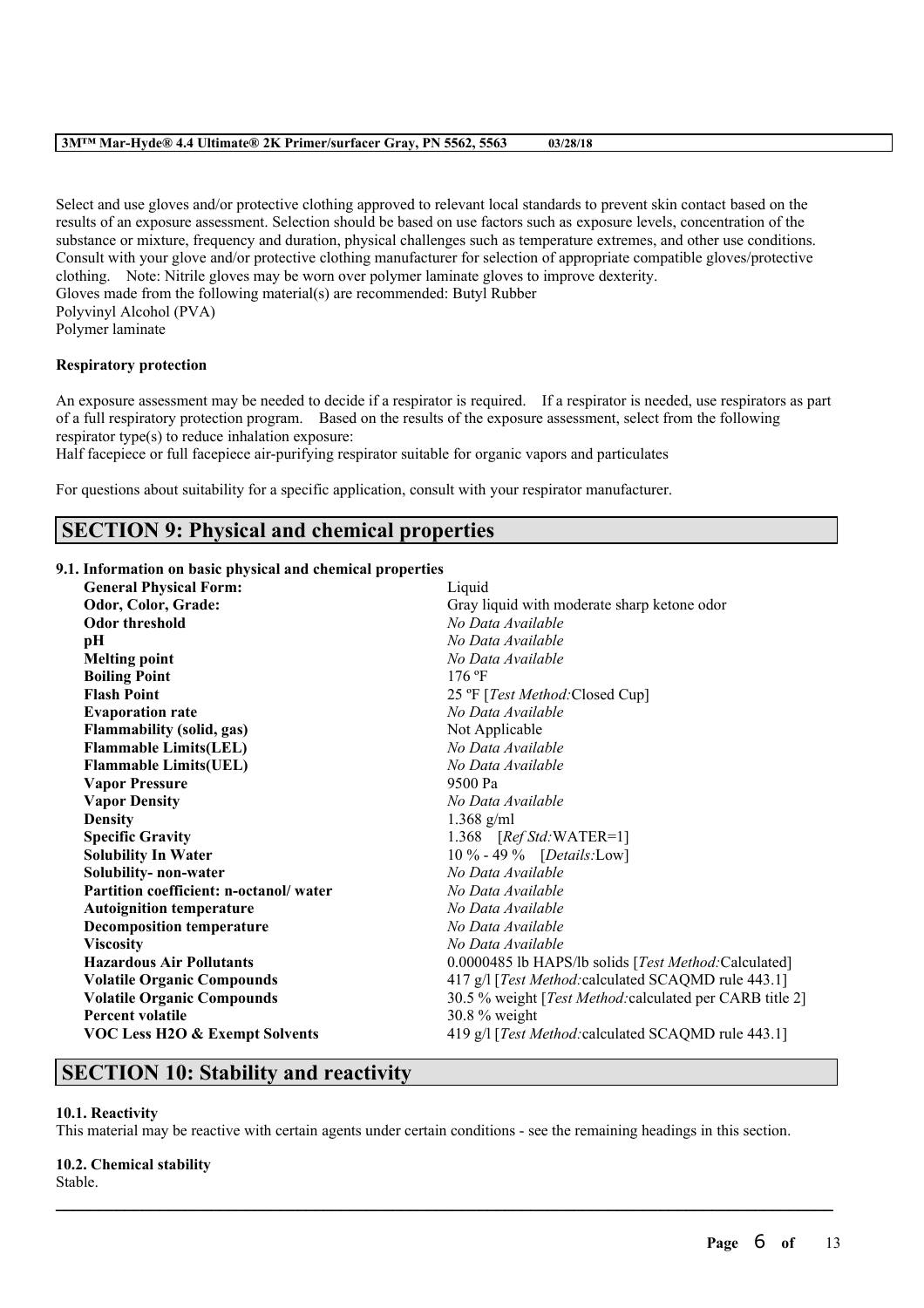**10.3. Possibility of hazardous reactions** Hazardous polymerization will not occur.

**10.4. Conditions to avoid** Sparks and/or flames Heat

**10.5. Incompatible materials** Strong oxidizing agents Alkali and alkaline earth metals Strong acids

**10.6. Hazardous decomposition products Substance Condition** None known.

Refer to section 5.2 for hazardous decomposition products during combustion.

## **SECTION 11: Toxicological information**

The information below may not be consistent with the material classification in Section 2 if specific ingredient **classifications are mandated by a competent authority. In addition, toxicological data on ingredients may not be** reflected in the material classification and/or the signs and symptoms of exposure, because an ingredient may be present below the threshold for labeling, an ingredient may not be available for exposure, or the data may not be **relevant to the material as a whole.**

**11.1. Information on Toxicological effects**

**Signs and Symptoms of Exposure**

#### Based on test data and/or information on the components, this material may produce the following health effects:

#### **Inhalation:**

Respiratory Tract Irritation: Signs/symptoms may include cough, sneezing, nasal discharge, headache, hoarseness, and nose and throat pain.

May cause additional health effects (see below).

#### **Skin Contact:**

Dermal Defatting: Signs/symptoms may include localized redness, itching, drying and cracking of skin.

#### **Eye Contact:**

Severe Eye Irritation: Signs/symptoms may include significant redness, swelling, pain, tearing, cloudy appearance of the cornea, and impaired vision.

#### **Ingestion:**

Gastrointestinal Irritation: Signs/symptoms may include abdominal pain, stomach upset, nausea, vomiting and diarrhea.

 $\mathcal{L}_\mathcal{L} = \mathcal{L}_\mathcal{L} = \mathcal{L}_\mathcal{L} = \mathcal{L}_\mathcal{L} = \mathcal{L}_\mathcal{L} = \mathcal{L}_\mathcal{L} = \mathcal{L}_\mathcal{L} = \mathcal{L}_\mathcal{L} = \mathcal{L}_\mathcal{L} = \mathcal{L}_\mathcal{L} = \mathcal{L}_\mathcal{L} = \mathcal{L}_\mathcal{L} = \mathcal{L}_\mathcal{L} = \mathcal{L}_\mathcal{L} = \mathcal{L}_\mathcal{L} = \mathcal{L}_\mathcal{L} = \mathcal{L}_\mathcal{L}$ 

May cause additional health effects (see below).

#### **Additional Health Effects:**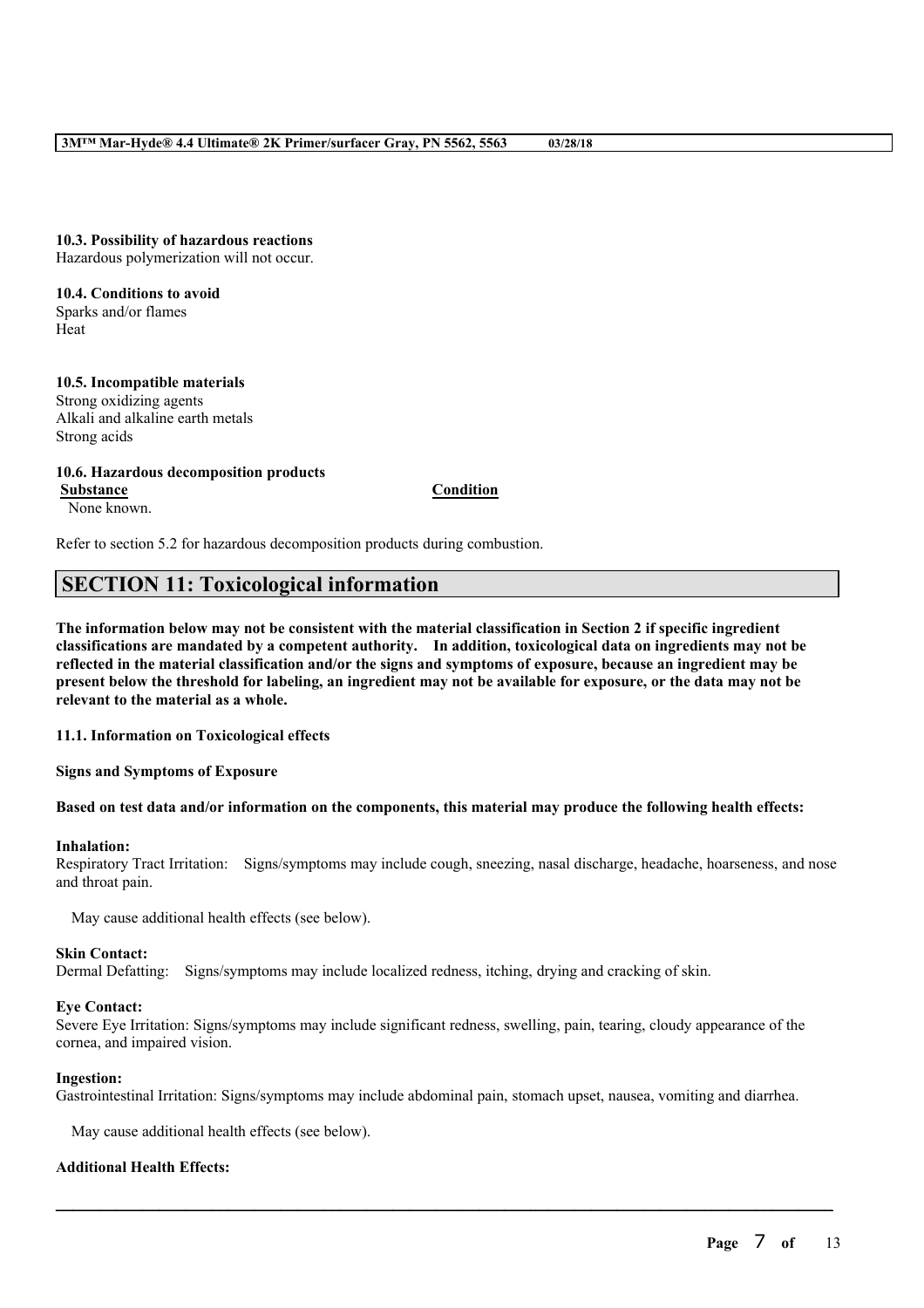#### **Single exposure may cause target organ effects:**

Central Nervous System (CNS) Depression: Signs/symptoms may include headache, dizziness, drowsiness, incoordination, nausea, slowed reaction time, slurred speech, giddiness, and unconsciousness.

Respiratory Effects: Signs/symptoms may include cough, shortness of breath, chest tightness, wheezing, increased heart rate, bluish colored skin (cyanosis), sputum production, changes in lung function tests, and/or respiratory failure.

#### **Prolonged or repeated exposure may cause target organ effects:**

Pneumoconiosis: Sign/symptoms may include persistent cough, breathlessness, chest pain, increased amounts of sputum, and changes in lung function tests.

#### **Carcinogenicity:**

Contains a chemical or chemicals which can cause cancer.

| <b>Ingredient</b>           | CAS No.    | <b>Class Description</b>       | Regulation                                  |
|-----------------------------|------------|--------------------------------|---------------------------------------------|
| <b>SILICA. CRYS AIRRESP</b> | 14808-60-7 | Known human carcinogen         | National Toxicology Program Carcinogens     |
| <b>Quartz Silica</b>        | 14808-60-7 | Grp. 1: Carcinogenic to humans | International Agency for Research on Cancer |
| Titanium Dioxide            | 13463-67-7 | Grp. 2B: Possible human carc.  | International Agency for Research on Cancer |

### **Toxicological Data**

If a component is disclosed in section 3 but does not appear in a table below, either no data are available for that endpoint or the data are not sufficient for classification.

| <b>Acute Toxicity</b>   |                        |                |                                                |
|-------------------------|------------------------|----------------|------------------------------------------------|
| <b>Name</b>             | Route                  | <b>Species</b> | Value                                          |
| Overall product         | Inhalation-            |                | No data available; calculated ATE >50 mg/l     |
|                         | Vapor $(4 \text{ hr})$ |                |                                                |
| Overall product         | Ingestion              |                | No data available; calculated ATE >5,000 mg/kg |
| Talc                    | Dermal                 |                | LD50 estimated to be $> 5,000$ mg/kg           |
| Talc                    | Ingestion              |                | LD50 estimated to be $> 5,000$ mg/kg           |
| Methyl Ethyl Ketone     | Dermal                 | Rabbit         | $LD50 > 8,050$ mg/kg                           |
| Methyl Ethyl Ketone     | Inhalation-            | Rat            | LC50 34.5 mg/l                                 |
|                         | Vapor (4               |                |                                                |
|                         | hours)                 |                |                                                |
| Methyl Ethyl Ketone     | Ingestion              | Rat            | LD50 $2,737$ mg/kg                             |
| Limestone               | Dermal                 | Rat            | $LD50 > 2,000$ mg/kg                           |
| Limestone               | Inhalation-            | Rat            | $LC50$ 3 mg/l                                  |
|                         | Dust/Mist              |                |                                                |
|                         | (4 hours)              |                |                                                |
| Limestone               | Ingestion              | Rat            | $6,450$ mg/kg<br>LD50                          |
| N-Butyl Acetate         | Dermal                 | Rabbit         | $LD50 > 5,000$ mg/kg                           |
| N-Butyl Acetate         | Inhalation-            | Rat            | $LC50$ 1.4 mg/l                                |
|                         | Dust/Mist              |                |                                                |
|                         | (4 hours)              |                |                                                |
| N-Butyl Acetate         | Inhalation-            | Rat            | $LC50 > 20$ mg/l                               |
|                         | Vapor (4               |                |                                                |
|                         | hours)                 |                |                                                |
| N-Butyl Acetate         | Ingestion              | Rat            | $LD50 > 8,800$ mg/kg                           |
| <b>Titanium Dioxide</b> | Dermal                 | Rabbit         | $LD50 > 10,000$ mg/kg                          |
| <b>Titanium Dioxide</b> | Inhalation-            | Rat            | $LC50 > 6.82$ mg/l                             |
|                         | Dust/Mist              |                |                                                |
|                         | (4 hours)              |                |                                                |
| <b>Titanium Dioxide</b> | Ingestion              | Rat            | $LD50 > 10,000$ mg/kg                          |
| Chlorite (Mineral)      | Dermal                 |                | LD50 estimated to be $> 5,000$ mg/kg           |
| Chlorite (Mineral)      | Ingestion              |                | LD50 estimated to be $> 5,000$ mg/kg           |
| Quartz Silica           | Dermal                 |                | LD50 estimated to be $> 5,000$ mg/kg           |
| <b>Ouartz Silica</b>    | Ingestion              |                | LD50 estimated to be $>$ 5,000 mg/kg           |

 $\mathcal{L}_\mathcal{L} = \mathcal{L}_\mathcal{L} = \mathcal{L}_\mathcal{L} = \mathcal{L}_\mathcal{L} = \mathcal{L}_\mathcal{L} = \mathcal{L}_\mathcal{L} = \mathcal{L}_\mathcal{L} = \mathcal{L}_\mathcal{L} = \mathcal{L}_\mathcal{L} = \mathcal{L}_\mathcal{L} = \mathcal{L}_\mathcal{L} = \mathcal{L}_\mathcal{L} = \mathcal{L}_\mathcal{L} = \mathcal{L}_\mathcal{L} = \mathcal{L}_\mathcal{L} = \mathcal{L}_\mathcal{L} = \mathcal{L}_\mathcal{L}$ 

 $ATE = acute$  toxicity estimate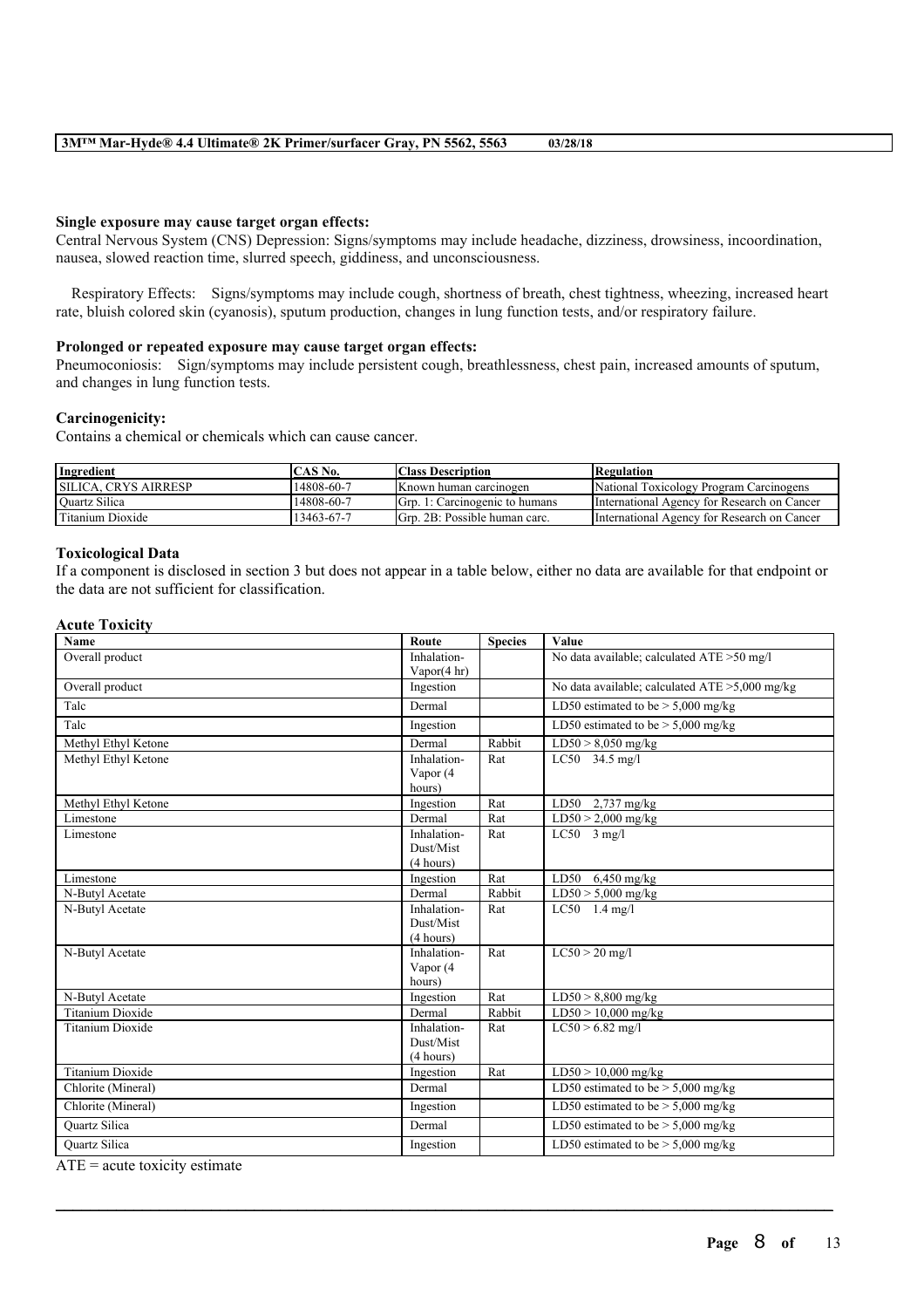### **Skin Corrosion/Irritation**

| Name                    | <b>Species</b> | Value                     |
|-------------------------|----------------|---------------------------|
|                         |                |                           |
| Talc                    | Rabbit         | No significant irritation |
| Methyl Ethyl Ketone     | Rabbit         | Minimal irritation        |
| Limestone               | Rabbit         | No significant irritation |
| N-Butyl Acetate         | Rabbit         | Minimal irritation        |
| <b>Titanium Dioxide</b> | Rabbit         | No significant irritation |
| Chlorite (Mineral)      | Professio      | No significant irritation |
|                         | nal            |                           |
|                         | judgeme        |                           |
|                         | nt             |                           |
| <b>Ouartz Silica</b>    | Professio      | No significant irritation |
|                         | nal            |                           |
|                         | judgeme        |                           |
|                         | nt             |                           |

## **Serious Eye Damage/Irritation**

| Name                | <b>Species</b> | Value                     |
|---------------------|----------------|---------------------------|
|                     |                |                           |
| Talc                | Rabbit         | No significant irritation |
| Methyl Ethyl Ketone | Rabbit         | Severe irritant           |
| Limestone           | Rabbit         | No significant irritation |
| N-Butyl Acetate     | Rabbit         | Moderate irritant         |
| Titanium Dioxide    | Rabbit         | No significant irritation |
| Chlorite (Mineral)  | Professio      | No significant irritation |
|                     | nal            |                           |
|                     | judgeme        |                           |
|                     | nt             |                           |

## **Skin Sensitization**

| Name             | <b>Species</b> | Value          |
|------------------|----------------|----------------|
| N-Butyl Acetate  | Multiple       | Not classified |
|                  | animal         |                |
|                  | species        |                |
| Titanium Dioxide | Human          | Not classified |
|                  | and            |                |
|                  | animal         |                |

#### **Respiratory Sensitization**

| Value<br><b>Name</b><br><b>Species</b>                            |  |
|-------------------------------------------------------------------|--|
| Talc<br>$\cdot$ $\sim$<br>Human<br>$\mathbf{v}$<br>Not classified |  |

## **Germ Cell Mutagenicity**

| Name                 | Route    | Value                                                                           |
|----------------------|----------|---------------------------------------------------------------------------------|
|                      |          |                                                                                 |
| Talc                 | In Vitro | Not mutagenic                                                                   |
| Talc                 | In vivo  | Not mutagenic                                                                   |
| Methyl Ethyl Ketone  | In Vitro | Not mutagenic                                                                   |
| N-Butyl Acetate      | In Vitro | Not mutagenic                                                                   |
| Titanium Dioxide     | In Vitro | Not mutagenic                                                                   |
| Titanium Dioxide     | In vivo  | Not mutagenic                                                                   |
| <b>Ouartz Silica</b> | In Vitro | Some positive data exist, but the data are not<br>sufficient for classification |
| <b>Ouartz Silica</b> | In vivo  | Some positive data exist, but the data are not<br>sufficient for classification |

## **Carcinogenicity**

| <b>Name</b>         | Route      | <b>Species</b> | Value                                                                           |
|---------------------|------------|----------------|---------------------------------------------------------------------------------|
| Talc                | Inhalation | Rat            | Some positive data exist, but the data are not<br>sufficient for classification |
| Methyl Ethyl Ketone | Inhalation | Human          | Not carcinogenic                                                                |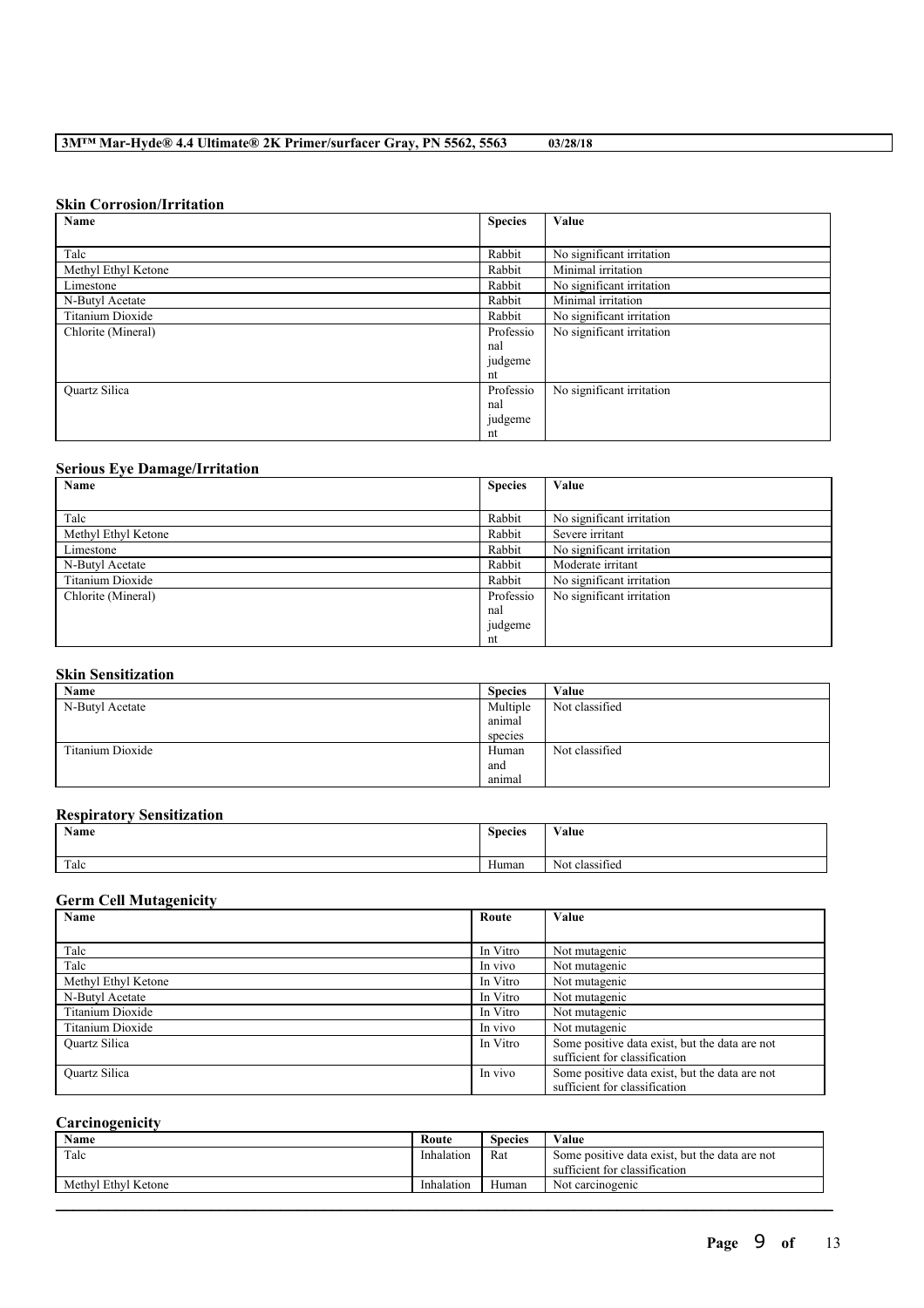| Titanium Dioxide | Ingestion  | Multiple | Not carcinogenic |
|------------------|------------|----------|------------------|
|                  |            | anımal   |                  |
|                  |            | species  |                  |
| Titanium Dioxide | Inhalation | Rat      | Carcinogenic     |
| Quartz Silica    | Inhalation | Human    | Carcinogenic     |
|                  |            | and      |                  |
|                  |            | anımal   |                  |

## **Reproductive Toxicity**

## **Reproductive and/or Developmental Effects**

| Name                | Route      | Value                                  | <b>Species</b> | <b>Test Result</b> | <b>Exposure</b> |
|---------------------|------------|----------------------------------------|----------------|--------------------|-----------------|
|                     |            |                                        |                |                    | <b>Duration</b> |
| Talc                | Ingestion  | Not classified for development         | Rat            | <b>NOAEL 1,600</b> | during          |
|                     |            |                                        |                | mg/kg              | organogenesi    |
|                     |            |                                        |                |                    | S               |
| Methyl Ethyl Ketone | Inhalation | Not classified for development         | Rat            | LOAEL 8.8          | during          |
|                     |            |                                        |                | mg/l               | gestation       |
| Limestone           | Ingestion  | Not classified for development         | Rat            | <b>NOAEL 625</b>   | premating $\&$  |
|                     |            |                                        |                | mg/kg/day          | during          |
|                     |            |                                        |                |                    | gestation       |
| N-Butyl Acetate     | Inhalation | Not classified for female reproduction | Rat            | NOAEL 7.1          | premating $\&$  |
|                     |            |                                        |                | mg/l               | during          |
|                     |            |                                        |                |                    | gestation       |
| N-Butyl Acetate     | Inhalation | Not classified for development         | Rat            | NOAEL 7.1          | premating $\&$  |
|                     |            |                                        |                | mg/l               | during          |
|                     |            |                                        |                |                    | gestation       |

## **Target Organ(s)**

## **Specific Target Organ Toxicity - single exposure**

| Name                | Route      | <b>Target Organ(s)</b> | Value                             | <b>Species</b> | <b>Test Result</b>   | <b>Exposure</b> |
|---------------------|------------|------------------------|-----------------------------------|----------------|----------------------|-----------------|
|                     |            |                        |                                   |                |                      | <b>Duration</b> |
| Methyl Ethyl Ketone | Inhalation | central nervous        | May cause drowsiness or           | official       | <b>NOAEL Not</b>     |                 |
|                     |            | system depression      | dizziness                         | classifica     | available            |                 |
|                     |            |                        |                                   | tion           |                      |                 |
| Methyl Ethyl Ketone | Inhalation | respiratory irritation | Some positive data exist, but the | Human          | <b>NOAEL Not</b>     |                 |
|                     |            |                        | data are not sufficient for       |                | available            |                 |
|                     |            |                        | classification                    |                |                      |                 |
| Methyl Ethyl Ketone | Ingestion  | central nervous        | May cause drowsiness or           | Professio      | <b>NOAEL Not</b>     |                 |
|                     |            | system depression      | dizziness                         | nal            | available            |                 |
|                     |            |                        |                                   | judgeme        |                      |                 |
|                     |            |                        |                                   | nt             |                      |                 |
| Methyl Ethyl Ketone | Ingestion  | liver                  | Not classified                    | Rat            | NOAEL Not            | not applicable  |
|                     |            |                        |                                   |                | available            |                 |
| Methyl Ethyl Ketone | Ingestion  | kidney and/or          | Not classified                    | Rat            | LOAEL                | not applicable  |
|                     |            | bladder                |                                   |                | $1,080$ mg/kg        |                 |
| Limestone           | Inhalation | respiratory system     | Not classified                    | Rat            | NOAEL                | 90 minutes      |
|                     |            |                        |                                   |                | $0.812 \text{ mg/l}$ |                 |
| N-Butyl Acetate     | Inhalation | respiratory system     | May cause damage to organs        | Rat            | LOAEL 2.6            | 4 hours         |
|                     |            |                        |                                   |                |                      |                 |
|                     |            |                        |                                   |                | mg/l<br>NOAEL Not    | not available   |
| N-Butyl Acetate     | Inhalation | central nervous        | May cause drowsiness or           | Human          |                      |                 |
|                     |            | system depression      | dizziness                         |                | available            |                 |
| N-Butyl Acetate     | Inhalation | respiratory irritation | May cause respiratory irritation  | Human          | <b>NOAEL Not</b>     | not available   |
|                     |            |                        |                                   |                | available            |                 |
| N-Butyl Acetate     | Ingestion  | central nervous        | May cause drowsiness or           | Professio      | <b>NOAEL Not</b>     |                 |
|                     |            | system depression      | dizziness                         | nal            | available            |                 |
|                     |            |                        |                                   | judgeme        |                      |                 |
|                     |            |                        |                                   | nt             |                      |                 |

## **Specific Target Organ Toxicity - repeated exposure**

| Name | Route      | <b>Target Organ(s)</b> | Value                                                             | <b>Species</b> | <b>Test Result</b>            | Exposure<br><b>Duration</b> |
|------|------------|------------------------|-------------------------------------------------------------------|----------------|-------------------------------|-----------------------------|
| Talc | Inhalation | pneumoconiosis         | Causes damage to organs through<br>prolonged or repeated exposure | Human          | <b>NOAEL Not</b><br>available | occupational<br>exposure    |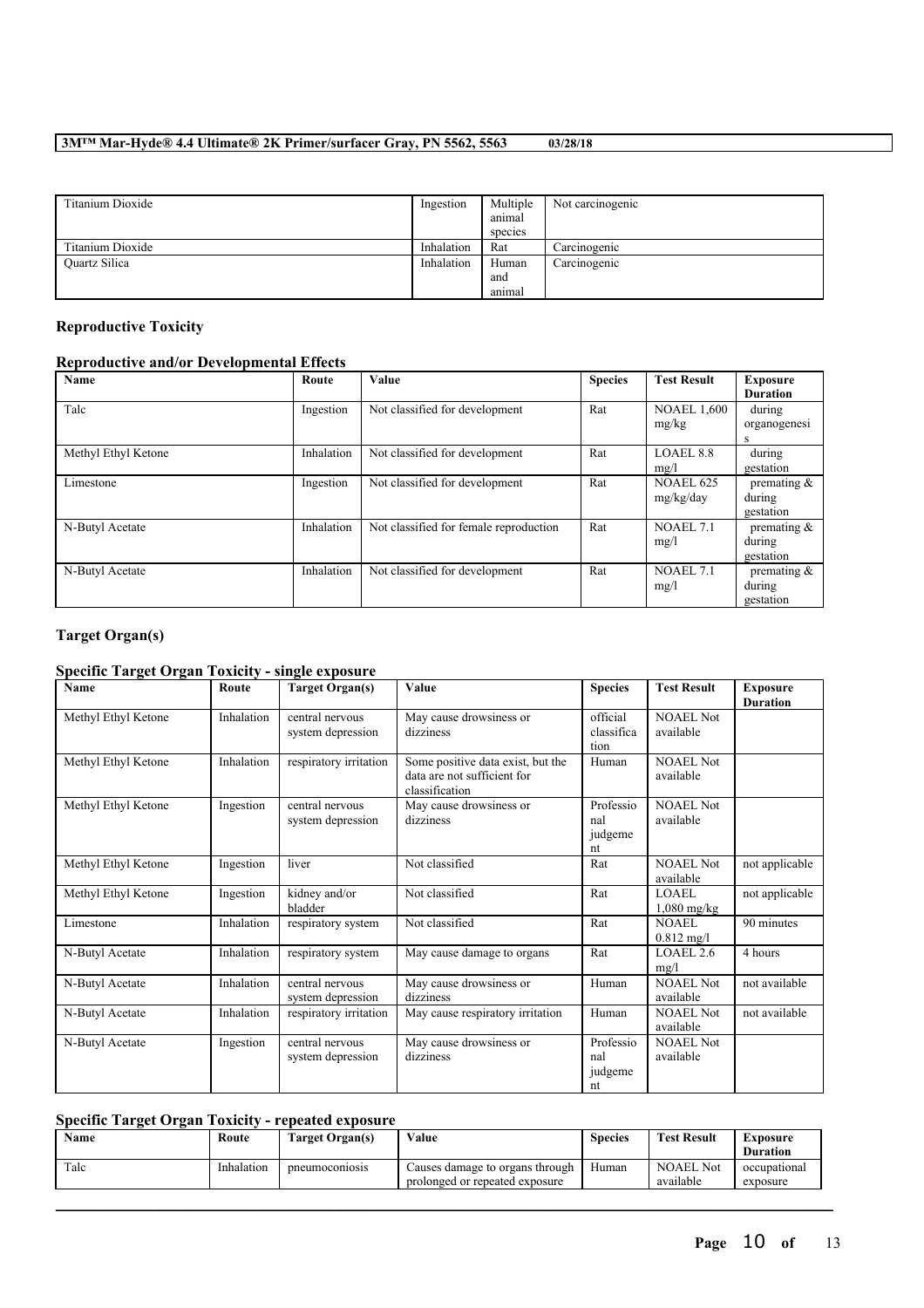| Talc                    | Inhalation | pulmonary fibrosis<br>respiratory system                                                                                                                                                   | Not classified                                                                     | Rat           | <b>NOAEL 18</b><br>mg/m3      | 113 weeks                |
|-------------------------|------------|--------------------------------------------------------------------------------------------------------------------------------------------------------------------------------------------|------------------------------------------------------------------------------------|---------------|-------------------------------|--------------------------|
| Methyl Ethyl Ketone     | Dermal     | nervous system                                                                                                                                                                             | Not classified                                                                     | Guinea<br>pig | <b>NOAEL Not</b><br>available | 31 weeks                 |
| Methyl Ethyl Ketone     | Inhalation | liver   kidney and/or<br>bladder   heart  <br>endocrine system  <br>gastrointestinal tract<br>bone, teeth, nails,<br>and/or hair  <br>hematopoietic<br>system   immune<br>system   muscles | Not classified                                                                     | Rat           | <b>NOAEL 14.7</b><br>mg/l     | 90 days                  |
| Methyl Ethyl Ketone     | Ingestion  | liver                                                                                                                                                                                      | Not classified                                                                     | Rat           | <b>NOAEL Not</b><br>available | 7 days                   |
| Methyl Ethyl Ketone     | Ingestion  | nervous system                                                                                                                                                                             | Not classified                                                                     | Rat           | <b>NOAEL 173</b><br>mg/kg/day | 90 days                  |
| Limestone               | Inhalation | respiratory system                                                                                                                                                                         | Not classified                                                                     | Human         | NOAEL Not<br>available        | occupational<br>exposure |
| N-Butyl Acetate         | Inhalation | olfactory system                                                                                                                                                                           | Not classified                                                                     | Rat           | <b>NOAEL 2.4</b><br>mg/l      | 14 weeks                 |
| N-Butyl Acetate         | Inhalation | liver   kidney and/or<br>bladder                                                                                                                                                           | Not classified                                                                     | Rabbit        | <b>NOAEL 7.26</b><br>mg/l     | 13 days                  |
| <b>Titanium Dioxide</b> | Inhalation | respiratory system                                                                                                                                                                         | Some positive data exist, but the<br>data are not sufficient for<br>classification | Rat           | LOAEL 0.01<br>mg/l            | 2 years                  |
| <b>Titanium Dioxide</b> | Inhalation | pulmonary fibrosis                                                                                                                                                                         | Not classified                                                                     | Human         | <b>NOAEL Not</b><br>available | occupational<br>exposure |
| Quartz Silica           | Inhalation | silicosis                                                                                                                                                                                  | Causes damage to organs through<br>prolonged or repeated exposure                  | Human         | <b>NOAEL Not</b><br>available | occupational<br>exposure |

#### **Aspiration Hazard**

For the component/components, either no data are currently available or the data are not sufficient for classification.

## Please contact the address or phone number listed on the first page of the SDS for additional toxicological information **on this material and/or its components.**

## **SECTION 12: Ecological information**

#### **Ecotoxicological information**

Please contact the address or phone number listed on the first page of the SDS for additional ecotoxicological information on this material and/or its components.

### **Chemical fate information**

Please contact the address or phone number listed on the first page of the SDS for additional chemical fate information on this material and/or its components.

# **SECTION 13: Disposal considerations**

#### **13.1. Disposal methods**

Dispose of contents/ container in accordance with the local/regional/national/international regulations.

Incinerate in a permitted waste incineration facility. As a disposal alternative, utilize an acceptable permitted waste disposal facility. Empty drums/barrels/containers used for transporting and handling hazardous chemicals (chemical substances/mixtures/preparations classified as Hazardous as per applicable regulations) shall be considered, stored, treated & disposed of as hazardous wastes unless otherwise defined by applicable waste regulations. Consult with the respective regulating authorities to determine the available treatment and disposal facilities.

 $\mathcal{L}_\mathcal{L} = \mathcal{L}_\mathcal{L} = \mathcal{L}_\mathcal{L} = \mathcal{L}_\mathcal{L} = \mathcal{L}_\mathcal{L} = \mathcal{L}_\mathcal{L} = \mathcal{L}_\mathcal{L} = \mathcal{L}_\mathcal{L} = \mathcal{L}_\mathcal{L} = \mathcal{L}_\mathcal{L} = \mathcal{L}_\mathcal{L} = \mathcal{L}_\mathcal{L} = \mathcal{L}_\mathcal{L} = \mathcal{L}_\mathcal{L} = \mathcal{L}_\mathcal{L} = \mathcal{L}_\mathcal{L} = \mathcal{L}_\mathcal{L}$ 

## **SECTION 14: Transport Information**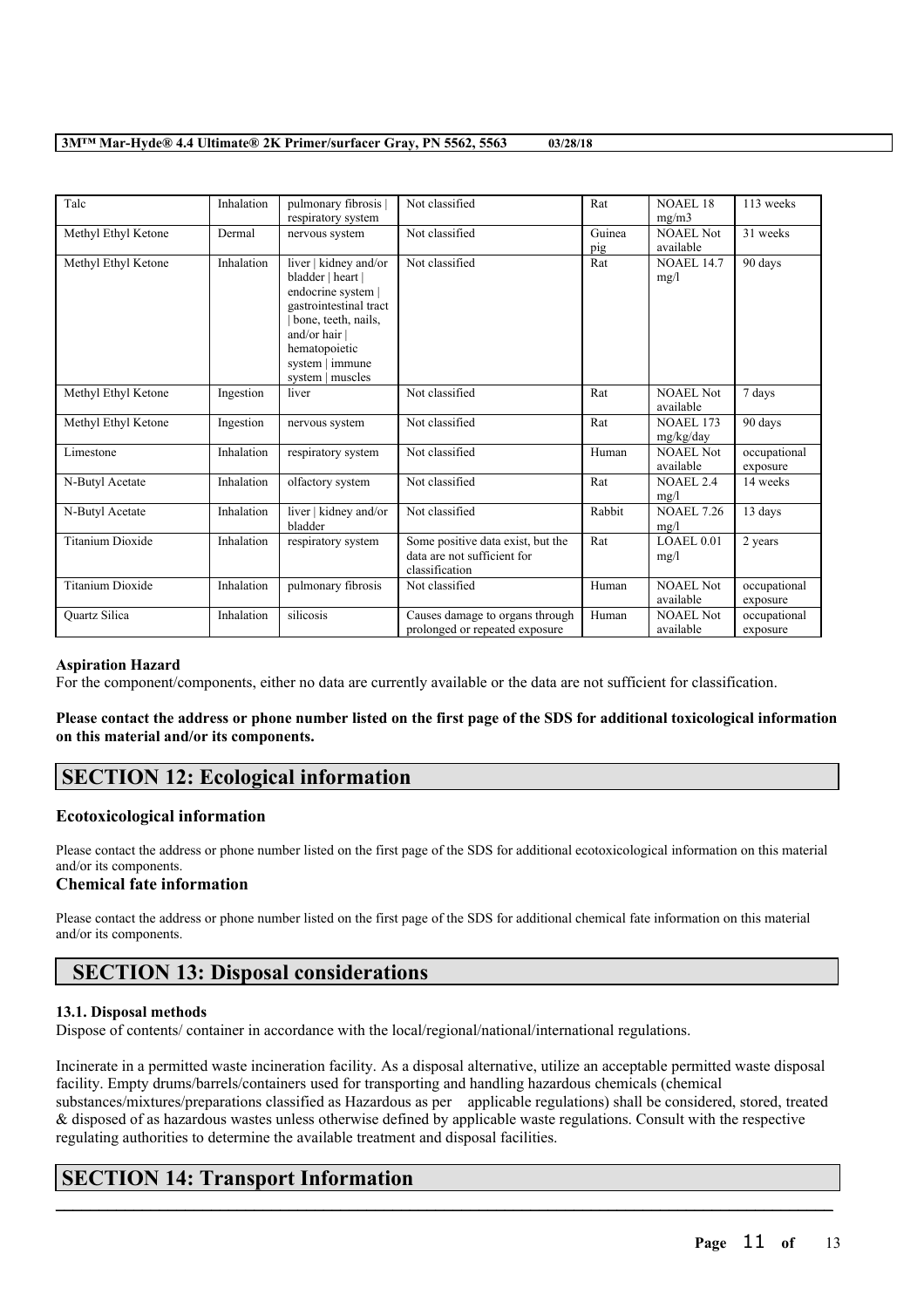For Transport Information, please visit http://3M.com/Transportinfo or call 1-800-364-3577 or 651-737-6501.

# **SECTION 15: Regulatory information**

### **15.1. US Federal Regulations**

Contact 3M for more information.

## **EPCRA 311/312 Hazard Classifications:**

## **Physical Hazards**

Flammable (gases, aerosols, liquids, or solids)

| <b>Health Hazards</b>                                        |
|--------------------------------------------------------------|
| Carcinogenicity                                              |
| Hazard Not Otherwise Classified (HNOC)                       |
| Serious eye damage or eye irritation                         |
| Specific target organ toxicity (single or repeated exposure) |

#### **15.2. State Regulations**

Contact 3M for more information.

#### **California Proposition 65**

| Ingredient                    | <b>C.A.S. No.</b> | Listing                   |
|-------------------------------|-------------------|---------------------------|
| SILICA, CRYSTALLINE (AIRBORNE | None              | Carcinogen                |
| PARTICLES OF RESPIRABLE SIZE) |                   |                           |
| Arsenic                       | 7440-38-2         | Carcinogen                |
| Cadmium                       | 7440-43-9         | Carcinogen                |
| Nickel                        | 7440-02-0         | Carcinogen                |
| Lead                          | 7439-92-1         | Female reproductive toxin |
| Lead                          | 7439-92-1         | Male reproductive toxin   |
| Lead                          | 7439-92-1         | Developmental Toxin       |
| Titanium Dioxide              | 13463-67-7        | Carcinogen                |

### **15.3. Chemical Inventories**

The components of this product are in compliance with the chemical notification requirements of TSCA.

Contact 3M for more information.

#### **15.4. International Regulations**

Contact 3M for more information.

**This SDS has been prepared to meet the U.S. OSHA Hazard Communication Standard, 29 CFR 1910.1200.**

## **SECTION 16: Other information**

### **NFPA Hazard Classification**

**Health:** 2 **Flammability:** 3 **Instability:** 0 **Special Hazards:** None

National Fire Protection Association (NFPA) hazard ratings are designed for use by emergency response personnel to address the hazards that are presented by short-term, acute exposure to a material under conditions of fire, spill, or similar